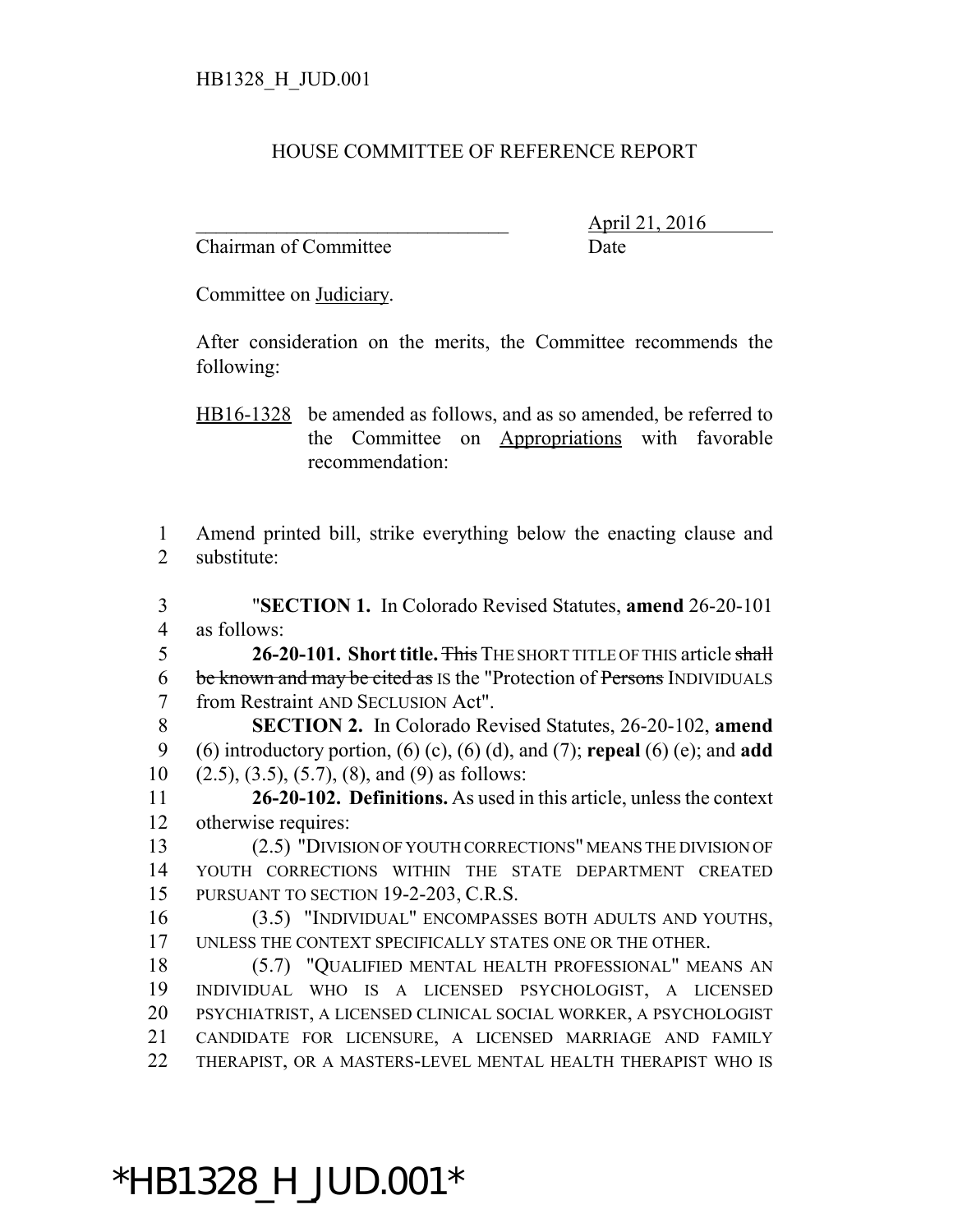UNDER THE SUPERVISION OF A LICENSED MENTAL HEALTH PROFESSIONAL. (6) "Restraint" means any method or device used to involuntarily 3 limit freedom of movement, including but not limited to bodily physical 4 force, mechanical devices, or chemicals. "Restraint" includes  $\alpha$  chemical 5 restraint, a mechanical restraint,  $\alpha$  AND physical restraint. and seclusion. "Restraint" does not include: (c) The holding of an individual for less than five minutes by a staff person for protection of the individual or other persons; OR (d) Placement of an inpatient or resident in his or her room for the 10 night.  $\sigma$  (e) The use of time-out as may be defined by written policies, 12 rules, or procedures of an agency. 13 (7) "Seclusion" means the placement of  $\alpha$  person AN INDIVIDUAL alone in a room OR AREA from which egress is involuntarily prevented, EXCEPT DURING NORMAL SLEEPING HOURS. (8) "STATE DEPARTMENT" MEANS THE STATE DEPARTMENT OF HUMAN SERVICES. (9) "YOUTH" MEANS AN INDIVIDUAL WHO IS LESS THAN TWENTY-ONE YEARS OF AGE. **SECTION 3.** In Colorado Revised Statutes, **amend** 26-20-103 as follows: **26-20-103. Basis for use of restraint or seclusion.** (1) Subject to the provisions of this article, an agency may only use restraint OR SECLUSION ON AN INDIVIDUAL: (a) In cases of emergency, AS DEFINED IN SECTION 26-20-102 (3); and (b) (I) After the failure of less restrictive alternatives; or (II) After a determination that such alternatives would be inappropriate or ineffective under the circumstances. (1.5) RESTRAINT AND SECLUSION MUST NEVER BE USED: (a) AS A PUNISHMENT OR DISCIPLINARY SANCTION; (b) AS PART OF A TREATMENT PLAN OR BEHAVIOR MODIFICATION PLAN; (c) FOR THE PURPOSE OF RETALIATION BY STAFF; OR (d) FOR THE PURPOSE OF PROTECTION, UNLESS: (I) THE RESTRAINT OR SECLUSION IS ORDERED BY THE COURT; OR (II) IN AN EMERGENCY, AS PROVIDED FOR IN SUBSECTION (1) OF THIS SECTION. (2) An agency that uses restraint OR SECLUSION pursuant to the provisions of subsection (1) of this section shall use such restraint OR

#### \*HB1328 H JUD.001\*  $_{.2}$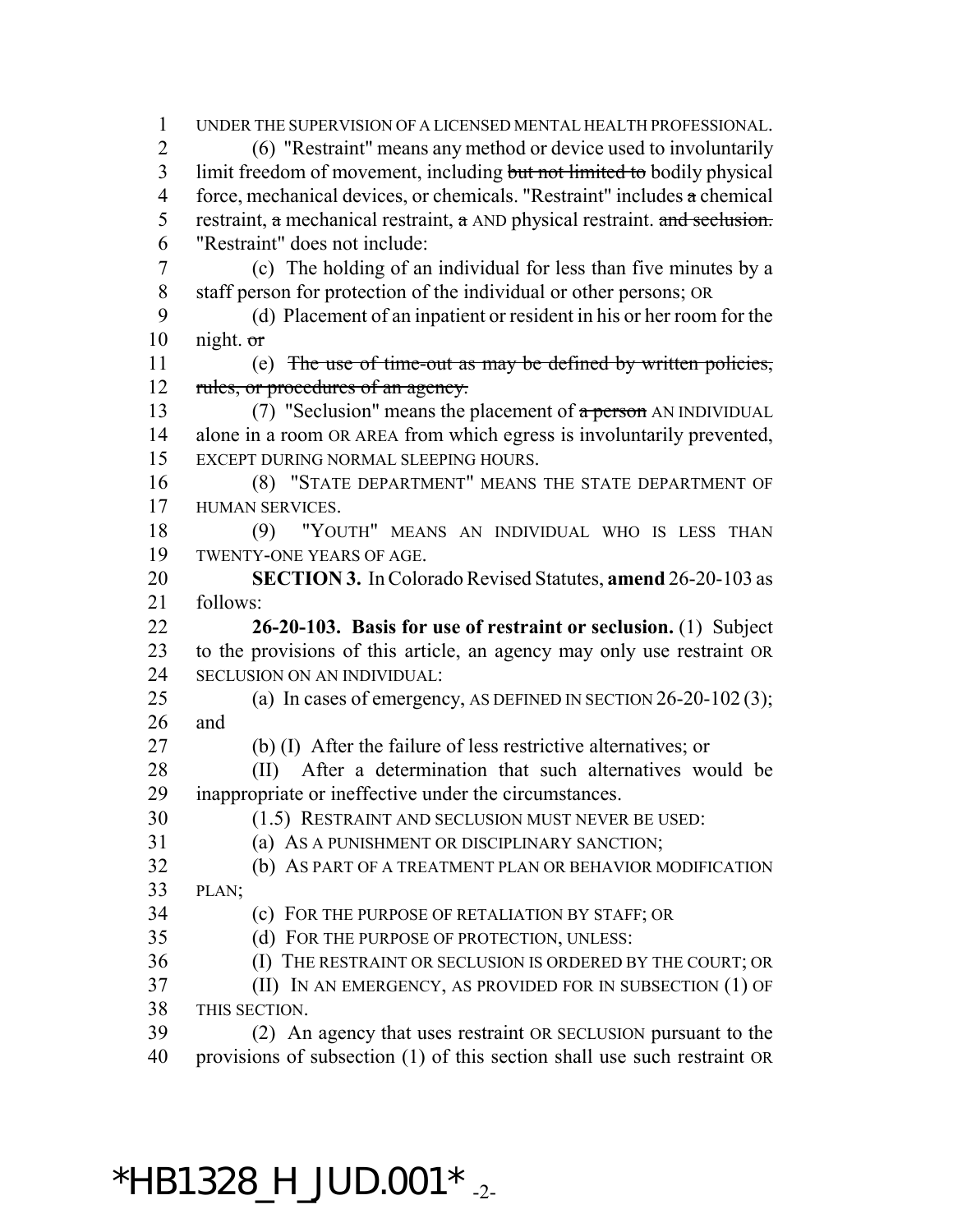SECLUSION:

2 (a) For ONLY FOR the purpose of preventing the continuation or renewal of an emergency;

 (b) For ONLY FOR the period of time necessary to accomplish its purpose; and

6 (c) In the case of physical restraint,  $\frac{1}{100}$  ONLY IF no more force than is necessary to limit the individual's freedom of movement IS USED.

 (3) In addition to the circumstances described in subsection (1) of this section, a facility, as defined in section 27-65-102 (7), C.R.S., that is 10 designated by the executive director of the STATE department of human 11 services to provide treatment pursuant to section 27-65-105, 27-65-106,  $27-65-107$ , or 27-65-109, C.R.S., to a person AN INDIVIDUAL with mental illness, as defined in section 27-65-102 (14), C.R.S., may use seclusion 14 to restrain a person AN INDIVIDUAL with a mental illness when the seclusion is necessary to eliminate a continuous and serious disruption of the treatment environment.

 (4) (a) The general assembly recognizes that skilled nursing and nursing care facilities that participate in federal medicaid programs are subject to federal statutes and regulations concerning the use of restraint in such facilities that afford protections from restraint in a manner consistent with the purposes and policies set forth in this article.

 (b) If the use of restraint OR SECLUSION in skilled nursing and nursing care facilities licensed under state law is in accordance with the federal statutes and regulations governing the medicare program set forth in 42 U.S.C. sec. 1395i-3(c) and 42 CFR part 483, subpart B and the medicaid program set forth in 42 U.S.C. sec. 1396r(c) and 42 CFR part 483, subpart B and with the rules of the department of public health and 28 environment relating to the licensing of these facilities, there shall be IS 29 a conclusive presumption that such use of restraint OR SECLUSION is in accordance with the provisions of this article.

 (5) (a) The general assembly recognizes that article 10.5 of title 27, C.R.S., AND ARTICLE 10 OF TITLE 25.5, C.R.S., and the rules 33 promulgated pursuant to the authority AUTHORITIES set forth in that article 34 THOSE ARTICLES, address the use of restraint on a person AN INDIVIDUAL with a developmental disability.

 (b) If any provision of this article concerning the use of restraint OR SECLUSION conflicts with any provision concerning the use of restraint OR SECLUSION stated in article 10.5 of title 27, C.R.S., ARTICLE 10 OF 39 TITLE 25.5, C.R.S., or any regulation RULE adopted pursuant thereto, the provision of article 10.5 of title 27, C.R.S., ARTICLE 10 OF TITLE 25.5,

## $*$ HB1328\_H\_JUD.001 $*$   $\frac{3}{13}$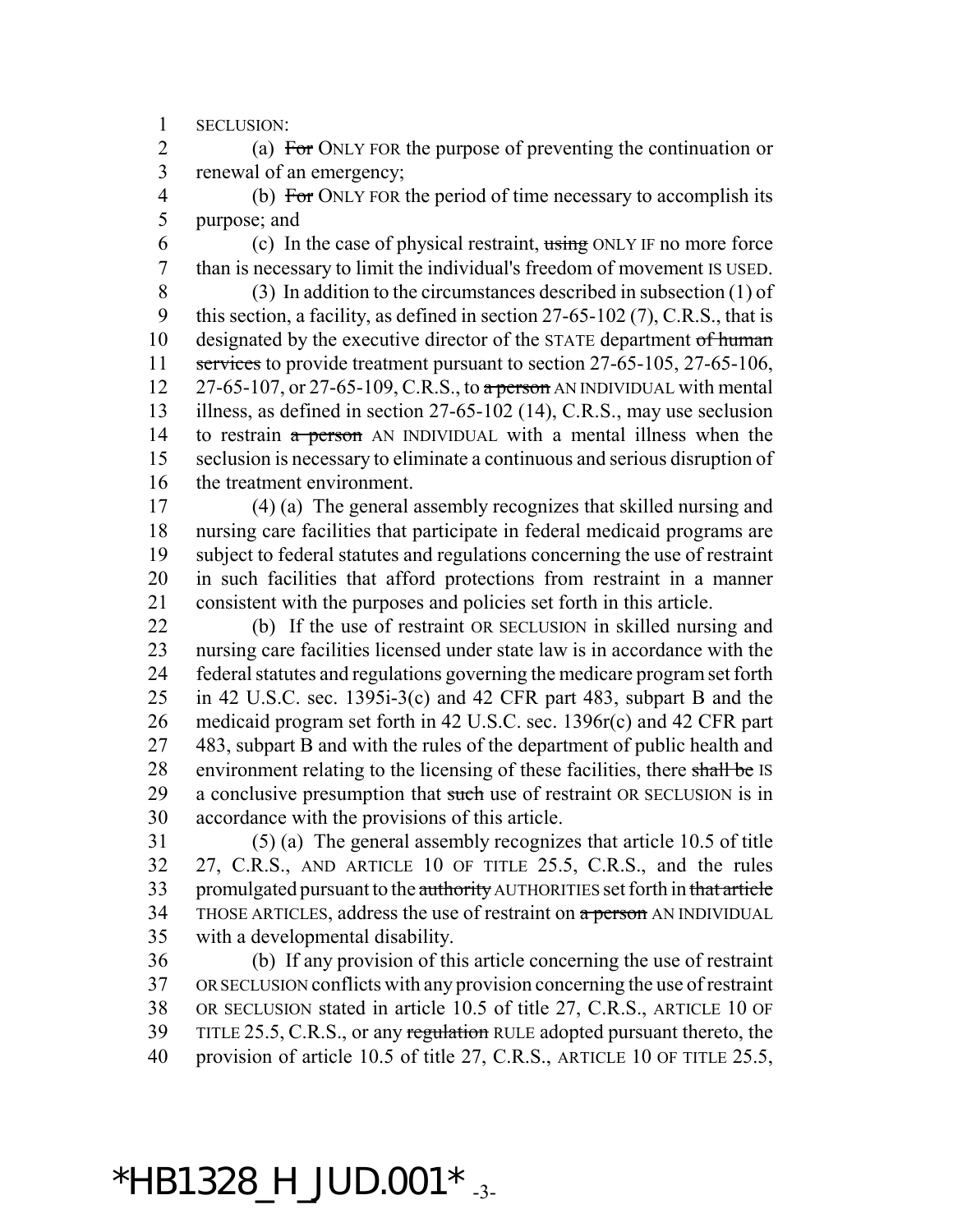1 C.R.S., or the regulation RULE adopted pursuant thereto shall prevail PREVAILS.

3 (6) The provisions of this article shall DO not apply to any agency 4 while engaged in transporting a person AN INDIVIDUAL from one facility or location to another facility or location when it is within the scope of that agency's powers and authority to effect such transportation.

 **SECTION 4.** In Colorado Revised Statutes, **add** 26-20-104.5 as follows:

 **26-20-104.5. Duties relating to use of seclusion by division of youth corrections.** (1) NOTWITHSTANDING THE PROVISIONS OF SECTION 26-20-103 TO THE CONTRARY, IF THE DIVISION OF YOUTH CORRECTIONS HOLDS A YOUTH IN SECLUSION IN ANY SECURE STATE-OPERATED OR STATE-OWNED FACILITY:

 (a) A STAFF MEMBER SHALL CHECK THE YOUTH'S SAFETY AT VARYING INTERVALS, BUT AT LEAST EVERY FIFTEEN MINUTES;

 (b) WITHIN ONE HOUR AFTER THE BEGINNING OF THE YOUTH'S SECLUSION PERIOD, AND EVERY HOUR THEREAFTER, A STAFF MEMBER SHALL NOTIFY THE FACILITY DIRECTOR OR HIS OR HER DESIGNEE OF THE SECLUSION AND RECEIVE HIS OR HER WRITTEN APPROVAL OF THE 20 SECLUSION; AND

 (c) WITHIN TWELVE HOURS AFTER THE BEGINNING OF THE YOUTH'S SECLUSION PERIOD, THE DIVISION OF YOUTH CORRECTIONS SHALL NOTIFY THE YOUTH'S PARENT, GUARDIAN, OR LEGAL CUSTODIAN AND INFORM THAT PERSON THAT THE YOUTH IS OR WAS IN SECLUSION AND THE REASON FOR HIS OR HER SECLUSION.

 (2) (a) A YOUTH PLACED IN SECLUSION BECAUSE OF AN ONGOING EMERGENCY MUST NOT BE HELD IN SECLUSION BEYOND FOUR CONSECUTIVE HOURS, UNLESS THE REQUIREMENTS OF PARAGRAPH (b) OF THIS SUBSECTION (2) ARE SATISFIED.

 (b) IF AN EMERGENCY SITUATION OCCURS THAT CONTINUES BEYOND FOUR CONSECUTIVE HOURS, THE DIVISION OF YOUTH CORRECTIONS MAY NOT CONTINUE THE USE OF SECLUSION FOR THAT YOUTH UNLESS THE FOLLOWING CRITERIA ARE MET AND DOCUMENTED:

 (I) A QUALIFIED MENTAL HEALTH PROFESSIONAL, OR, IF SUCH PROFESSIONAL IS NOT AVAILABLE, THE FACILITY DIRECTOR OR HIS OR HER DESIGNEE, DETERMINES THAT REFERRAL OF THE YOUTH IN SECLUSION TO A MENTAL HEALTH FACILITY IS NOT WARRANTED; AND

 (II) THE DIRECTOR OF THE DIVISION OF YOUTH CORRECTIONS, OR HIS OR HER DESIGNEE, APPROVES AT OR BEFORE THE CONCLUSION OF FOUR HOURS, AND EVERY HOUR THEREAFTER, THE CONTINUED USE OF

# $*$ HB1328\_H\_JUD.001 $*$   $_{-4}$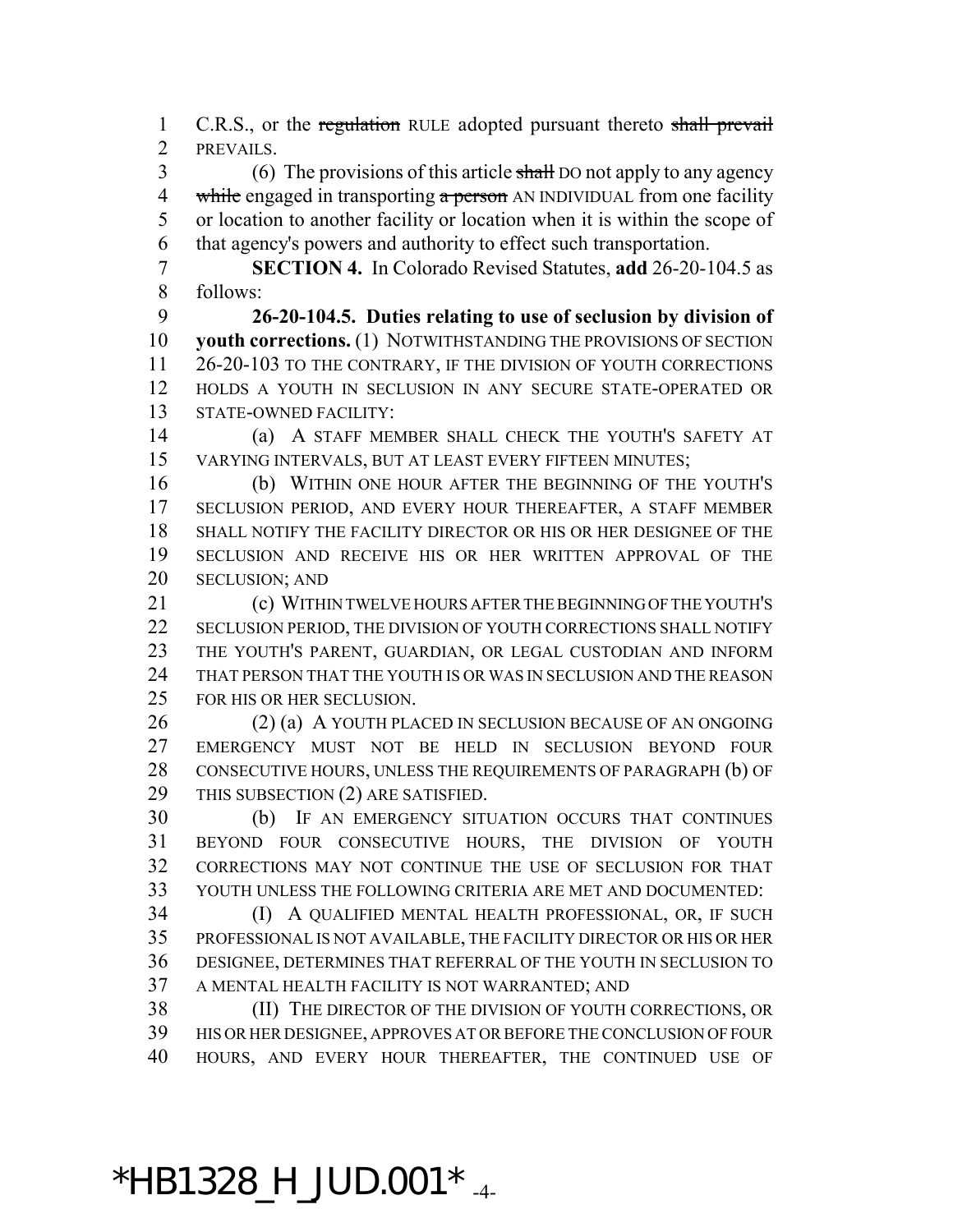SECLUSION.

 (c) A YOUTH MAY NOT BE HELD IN SECLUSION UNDER ANY CIRCUMSTANCES FOR MORE THAN EIGHT TOTAL HOURS IN TWO CONSECUTIVE CALENDAR DAYS WITHOUT A WRITTEN COURT ORDER.

 (3) NOTWITHSTANDING ANY OTHER PROVISION OF THIS SECTION, THE DIVISION OF YOUTH CORRECTIONS MAY PLACE A YOUTH ALONE IN A ROOM OR AREA FROM WHICH EGRESS IS INVOLUNTARILY PREVENTED IF SUCH CONFINEMENT IS PART OF A ROUTINE PRACTICE THAT IS APPLICABLE TO SUBSTANTIAL PORTIONS OF THE POPULATION. SUCH CONFINEMENT MUST BE IMPOSED ONLY FOR THE COMPLETION OF ADMINISTRATIVE TASKS AND SHOULD LAST NO LONGER THAN NECESSARY TO ACHIEVE THE TASK SAFELY AND EFFECTIVELY.

 **SECTION 5.** In Colorado Revised Statutes, **amend** 26-20-105 as follows:

 **26-20-105. Staff training concerning the use of restraint and seclusion - adults and youth.** (1) All agencies AN AGENCY THAT UTILIZES RESTRAINT OR SECLUSION shall ensure that ALL staff INVOLVED IN utilizing restraint OR SECLUSION in ITS facilities or programs are trained in the appropriate use of restraint AND SECLUSION.

20 (1.5) THE DIVISION OF YOUTH CORRECTIONS SHALL ENSURE THAT ALL STAFF INVOLVED IN UTILIZING RESTRAINT AND SECLUSION ARE TRAINED IN:

**(a)** THE HEALTH AND BEHAVIORAL EFFECTS OF RESTRAINT AND SECLUSION ON YOUTH, INCLUDING THOSE WITH MENTAL ILLNESS OR DEVELOPMENTAL DISABILITIES;

26 (b) EFFECTIVE DE-ESCALATION TECHNIQUES FOR YOUTH IN CRISIS, INCLUDING THOSE WITH MENTAL ILLNESS OR DEVELOPMENTAL DISABILITIES;

**(c)** THE VALUE OF POSITIVE OVER NEGATIVE REINFORCEMENT IN DEALING WITH YOUTH; AND

(d) METHODS FOR IMPLEMENTING POSITIVE BEHAVIOR INCENTIVES.

 (2) All agencies THAT UTILIZE RESTRAINT OR SECLUSION shall ensure that staff are trained to explain, where possible, the use of restraint OR SECLUSION to the individual who is to be restrained OR SECLUDED and to the individual's family if appropriate.

 **SECTION 6.** In Colorado Revised Statutes, **amend** 26-20-106 as follows:

 **26-20-106. Documentation requirements for restraint and seclusion - adults and youth.** (1) Each agency shall ensure that an 40 appropriate notation of the use of restraint OR SECLUSION is documented

#### $*$ HB1328\_H\_JUD.001 $*$ <sub>-5-</sub>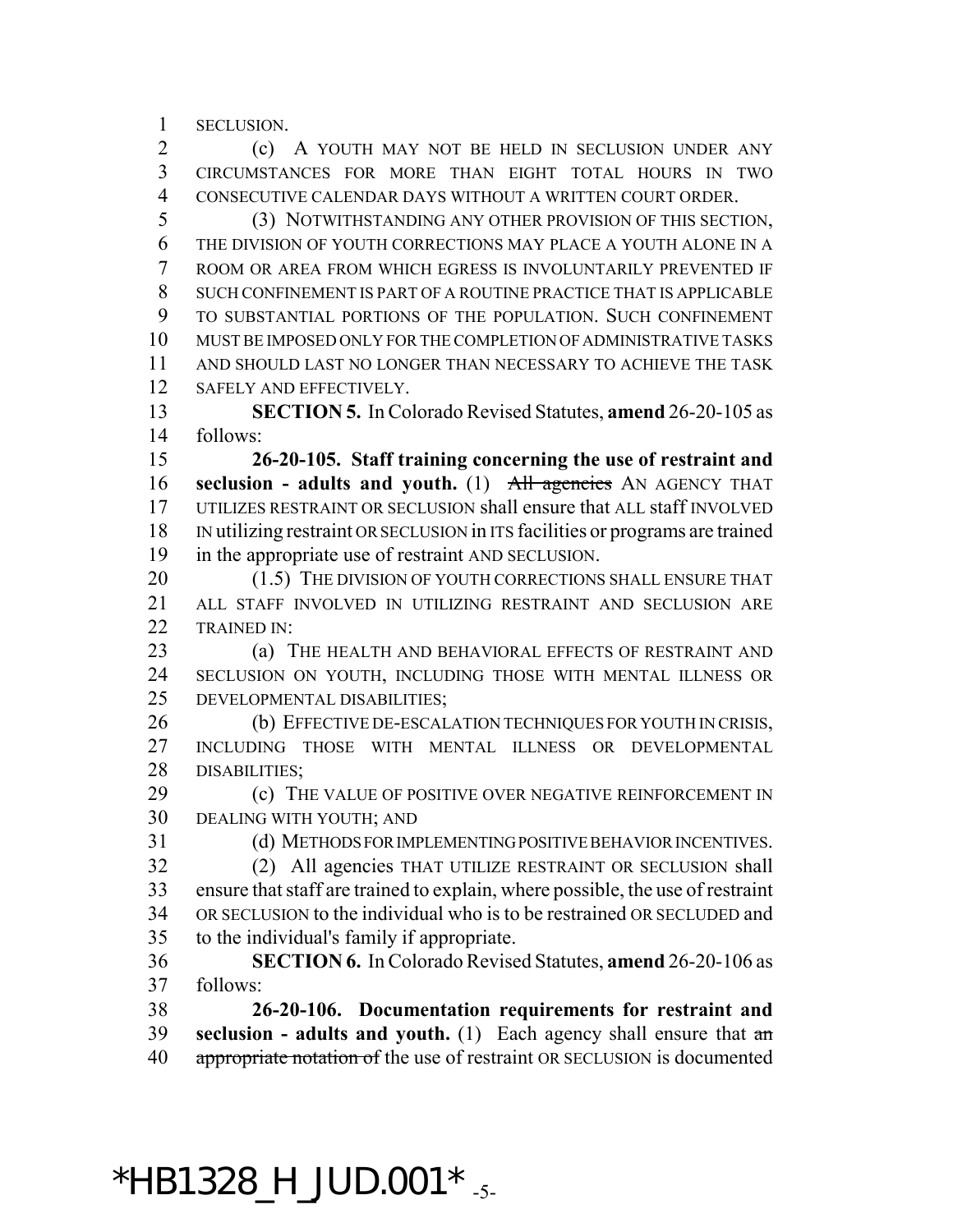in the record of the individual WHO WAS restrained OR SECLUDED. Each agency that is authorized to promulgate rules or adopt ordinances shall promulgate rules or adopt ordinances applicable to the agencies within their respective jurisdictions specifying the documentation requirements for purposes of this section.

- (2) THE DIVISION OF YOUTH CORRECTIONS SHALL MAINTAIN THE FOLLOWING DOCUMENTATION EACH TIME A YOUTH IS PLACED IN SECLUSION AS A RESULT OF AN EMERGENCY IN ANY SECURE STATE-OPERATED OR STATE-OWNED FACILITY:
- 

10 (a) THE DATE OF THE OCCURRENCE;

(b) THE RACE, AGE, AND GENDER OF THE INDIVIDUAL;

 (c) THE REASON OR REASONS FOR SECLUSION, INCLUDING A DESCRIPTION OF THE EMERGENCY AND THE SPECIFIC FACTS THAT DEMONSTRATE THAT THE YOUTH POSED A SERIOUS, PROBABLE, AND IMMINENT THREAT OF BODILY HARM TO HIMSELF, HERSELF, OR OTHERS, AND THAT THERE WAS A PRESENT ABILITY TO EFFECT SUCH BODILY HARM; (d) A DESCRIPTION OF DE-ESCALATION MEASURES TAKEN BY STAFF

 AND THE RESPONSE, IF ANY, OF THE YOUTH IN SECLUSION TO THOSE MEASURES;

 (e) AN EXPLANATION OF WHY LESS RESTRICTIVE ALTERNATIVES WERE UNSUCCESSFUL;

22 (f) THE TOTAL TIME IN SECLUSION;

 (g) ANY INCIDENTS OF SELF-HARM OR SUICIDE THAT OCCURRED WHILE THE YOUTH WAS IN SECLUSION;

 (h) WITH RESPECT TO THE INTERACTIONS REQUIRED BY SECTION 26-20-104.5, DOCUMENTATION OF THE JUSTIFICATION FOR KEEPING THE YOUTH IN SECLUSION AND SPECIFIC FACTS TO DEMONSTRATE THAT THE EMERGENCY WAS ONGOING;

**(i) THE FACILITY DIRECTOR OR HIS OR HER DESIGNEE'S APPROVAL**  OF CONTINUED SECLUSION AT INTERVALS AS REQUIRED BY SECTION 26-20-104.5;

**(j) DOCUMENTATION OF NOTIFICATION WITHIN TWELVE HOURS TO**  THE PARENT, GUARDIAN, OR LEGAL CUSTODIAN OF THE YOUTH IN SECLUSION AS REQUIRED BY SECTION 26-20-104.5; AND

 (k) THE WRITTEN APPROVAL BY THE DIRECTOR OF THE DIVISION OF YOUTH CORRECTIONS FOR ANY SECLUSION THAT RESULTS FROM AN EMERGENCY THAT EXTENDS BEYOND FOUR CONSECUTIVE HOURS, AS REQUIRED BY SECTION 26-20-104.5. THIS WRITTEN APPROVAL MUST INCLUDE DOCUMENTATION OF SPECIFIC FACTS TO DEMONSTRATE THAT THE EMERGENCY WAS ONGOING AND SPECIFIC REASONS WHY A REFERRAL TO

## $*$ HB1328\_H\_JUD.001 $*$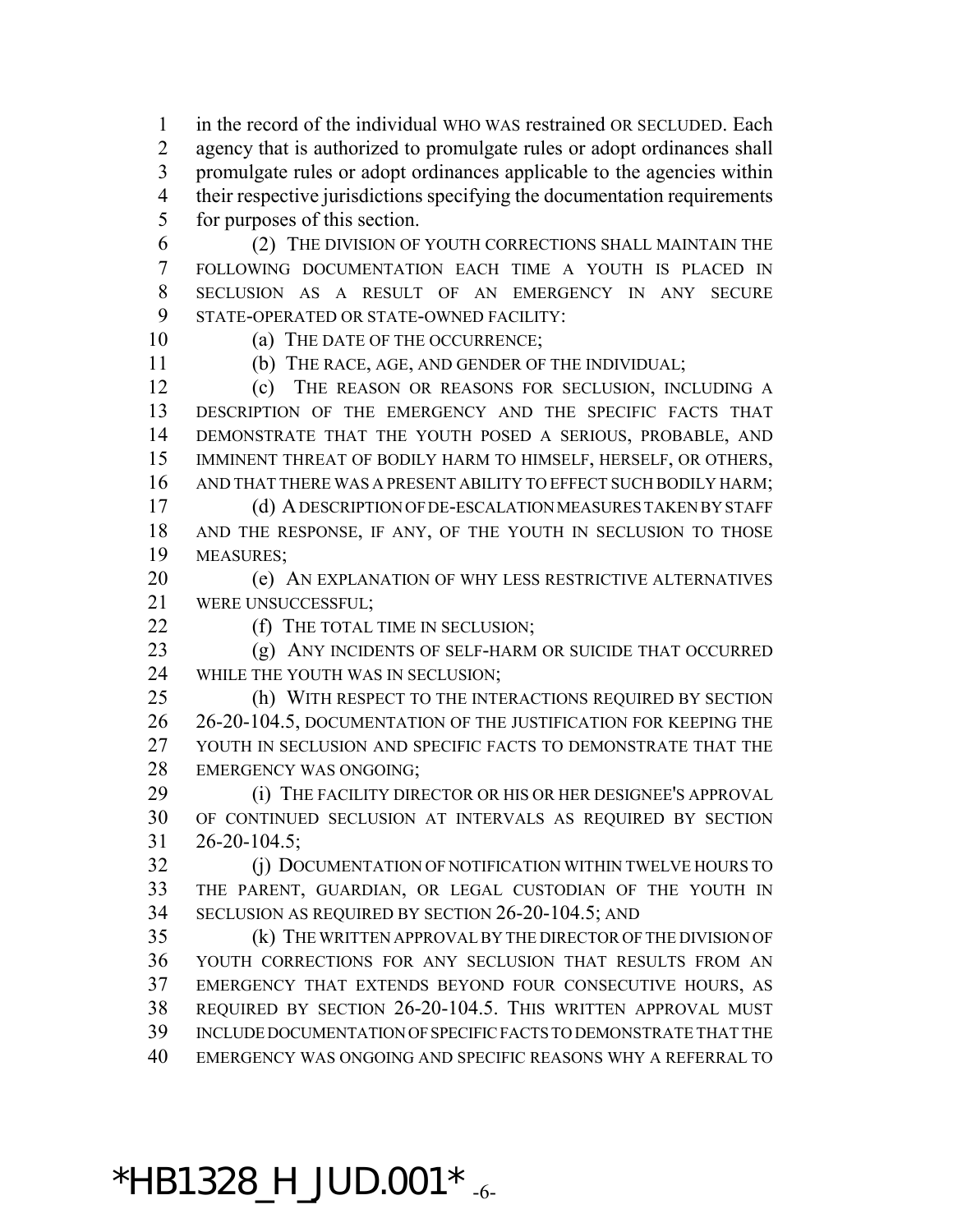A MENTAL HEALTH FACILITY WAS NOT WARRANTED.

 (3) THE DIVISION OF YOUTH CORRECTIONS SHALL MAINTAIN THE FOLLOWING DOCUMENTATION EACH TIME ONE OR MORE YOUTHS ARE PLACED IN CONFINEMENT FOR ADMINISTRATIVE REASONS PURSUANT TO SECTION 26-20-104.5(3) IN A SECURE STATE-OPERATED OR STATE-OWNED FACILITY:

(a) THE NUMBER OF YOUTH CONFINED;

8 (b) THE LENGTH OF TIME THE YOUTH OR YOUTHS WERE CONFINED; AND

(c) THE REASON OR REASONS FOR THE CONFINEMENT.

 (4) THE DIVISION OF YOUTH CORRECTIONS HAS THE FOLLOWING REPORTING REQUIREMENTS RELATED TO THE USE OF SECLUSION IN ANY SECURE STATE-OPERATED OR STATE-OWNED FACILITY:

 (a) ON OR BEFORE JANUARY 1, 2017, AND ON OR BEFORE JULY 1, 2017, AND EVERY JANUARY 1 AND JULY 1 THEREAFTER, TO REPORT TO THE YOUTH SECLUSION WORKING GROUP ESTABLISHED IN SECTION 26-20-111. THE JANUARY BIANNUAL REPORT MUST INCLUDE INFORMATION FROM MARCH 1 THROUGH AUGUST 31, AND THE JULY BIANNUAL REPORT MUST INCLUDE INFORMATION FROM SEPTEMBER 1 THROUGH THE LAST DAY OF FEBRUARY. THE REPORTS MUST INCLUDE THE FOLLOWING:

**(I) AN INCIDENT REPORT ON ANY USE OF SECLUSION ON A YOUTH** 22 DUE TO AN EMERGENCY FOR MORE THAN FOUR CONSECUTIVE HOURS, OR FOR MORE THAN EIGHT TOTAL HOURS IN TWO CONSECUTIVE CALENDAR DAYS. EACH INCIDENT REPORT MUST INCLUDE LENGTH OF SECLUSION, SPECIFIC FACTS THAT DEMONSTRATE THAT THE EMERGENCY WAS ONGOING, ANY INCIDENTS OF SELF-HARM WHILE IN SECLUSION, THE REASONS WHY ATTEMPTS TO PROCESS THE YOUTH OUT OF SECLUSION WERE UNSUCCESSFUL, AND ANY CORRECTIVE MEASURES TAKEN TO PREVENT LENGTHY OR REPEAT PERIODS OF SECLUSION IN THE FUTURE. TO PROTECT THE PRIVACY OF THE YOUTH, THE DIVISION OF YOUTH CORRECTIONS SHALL REDACT ALL PRIVATE MEDICAL OR MENTAL HEALTH INFORMATION AND PERSONAL IDENTIFYING INFORMATION, INCLUDING, IF NECESSARY, THE FACILITY AT WHICH THE SECLUSION OCCURRED.

 (II) A REPORT THAT LISTS THE FOLLOWING AGGREGATE INFORMATION, BOTH AS COMBINED TOTALS AND TOTALS BY FACILITY FOR ALL SECURE STATE-OPERATED OR STATE-OWNED FACILITIES:

 (A) THE TOTAL NUMBER OF YOUTH HELD IN SECLUSION DUE TO AN EMERGENCY;

 (B) THE TOTAL NUMBER OF INCIDENTS OF SECLUSION DUE TO AN EMERGENCY;

#### \*HB1328\_H\_JUD.001  $*$   $_{.7}$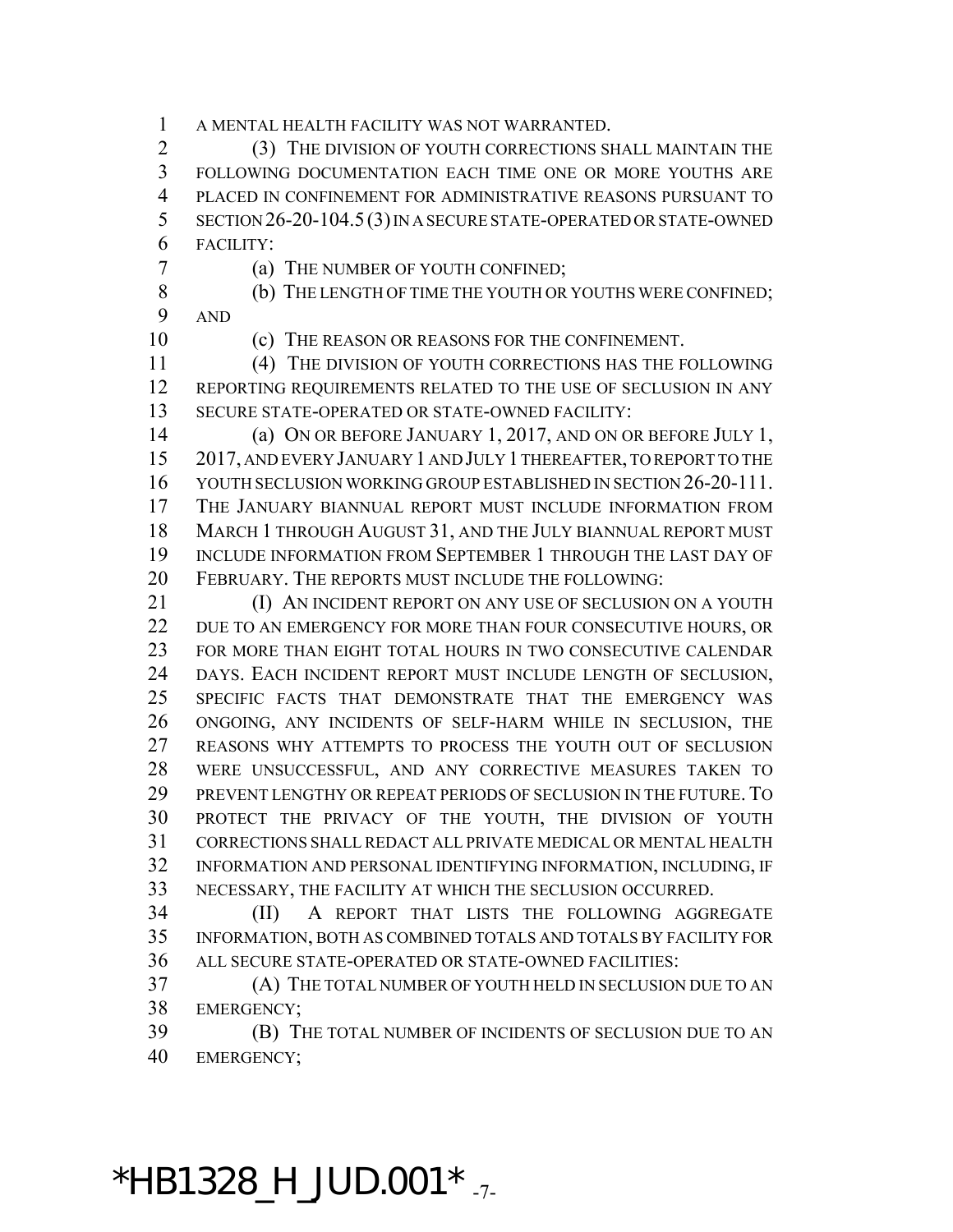(C) THE AVERAGE TIME IN SECLUSION PER INCIDENT; AND (D) AN AGGREGATE SUMMARY OF RACE, AGE, AND GENDER OF

YOUTH HELD IN SECLUSION; AND

 (b) ON OR BEFORE JANUARY 1, 2019, AND ON OR BEFORE JULY 1, 2019, AND EVERY JANUARY 1 AND JULY 1 THEREAFTER, TO REPORT TO THE YOUTH SECLUSION WORKING GROUP ESTABLISHED IN SECTION 26-20-111. THE JANUARY BIANNUAL REPORT MUST INCLUDE INFORMATION FROM MARCH 1 THROUGH AUGUST 31, AND THE JULY BIANNUAL REPORT MUST INCLUDE INFORMATION FROM SEPTEMBER 1 THROUGH THE LAST DAY OF FEBRUARY. THE REPORT MUST INCLUDE THE FOLLOWING AGGREGATE INFORMATION, BOTH AS COMBINED TOTALS FOR ALL SECURE STATE-OPERATED AND STATE-OWNED FACILITIES AND BY FACILITY:

13 (I) THE NUMBER OF TIMES YOUTH WERE CONFINED FOR ADMINISTRATIVE PURPOSES FOR MORE THAN TWO HOURS IN A CALENDAR DAY;

16 (II) THE AVERAGE AMOUNT OF TIME YOUTH SPENT PER DAY CONFINED FOR ADMINISTRATIVE PURPOSES; AND

18 (III) AN AGGREGATE SUMMARY OF THE REASONS YOUTH WERE CONFINED FOR ADMINISTRATIVE PURPOSES.

 (5) REPORTS PREPARED PURSUANT TO THIS SECTION MUST MAINTAIN THE CONFIDENTIALITY OF ALL YOUTH. THE REPORTS MADE 22 PURSUANT TO THIS SECTION ARE AVAILABLE TO THE PUBLIC UPON REQUEST.

 **SECTION 7.** In Colorado Revised Statutes, **amend** 26-20-107 as follows:

 **26-20-107. Review of the use of restraint and seclusion.** Each AN agency THAT UTILIZES RESTRAINT OR SECLUSION shall ensure that a review process is established for the appropriate use of restraint OR SECLUSION.

 **SECTION 8.** In Colorado Revised Statutes, **amend** 26-20-108 as follows:

 **26-20-108. Rules.** Each AN agency that is authorized to promulgate rules or adopt ordinances shall promulgate rules or adopt ordinances applicable to the agencies within their respective jurisdictions that establish procedures for the use of restraint AND SECLUSION consistent with the provisions of this article. Any agency that has rules or ordinances in existence on April 22, 1999, is not required to promulgate additional rules or adopt additional ordinances unless that agency's existing rules or ordinances do not meet the minimum requirements of this article.

#### $*$ HB1328\_H\_JUD.001 $*$   $_{-8-}$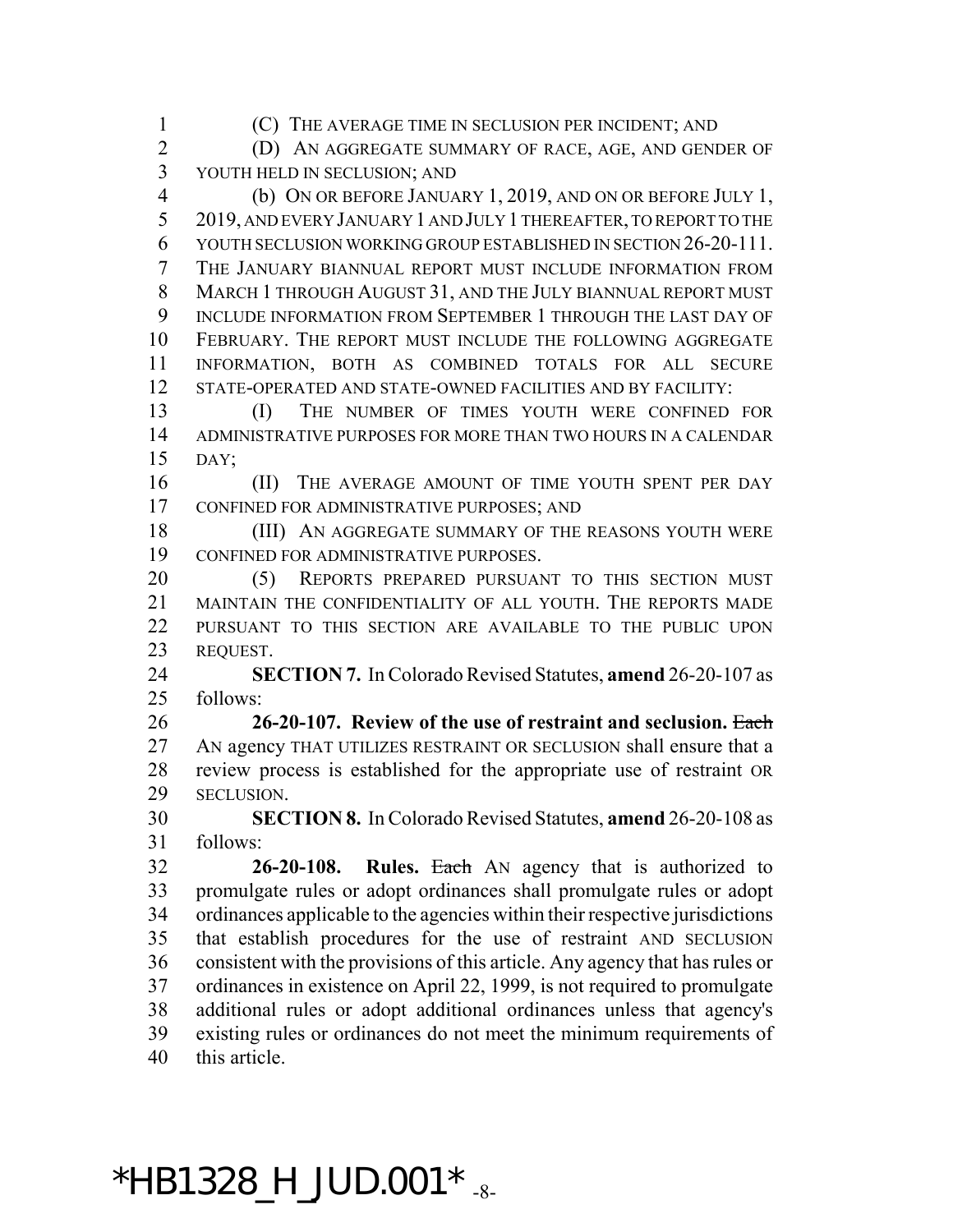**SECTION 9.** In Colorado Revised Statutes, **add** 26-20-110 as follows:

 **26-20-110. Youth seclusion working group - membership - purpose - repeal.** (1) THERE IS ESTABLISHED WITHIN THE DIVISION OF YOUTH CORRECTIONS A YOUTH SECLUSION WORKING GROUP, REFERRED TO IN THIS SECTION AS THE "WORKING GROUP". THE WORKING GROUP CONSISTS OF:

8 (a) THE DIRECTOR OF THE OFFICE OF CHILDREN, YOUTH, AND FAMILIES IN THE DIVISION OF CHILD WELFARE WITHIN THE STATE DEPARTMENT, OR HIS OR HER DESIGNEE. THE DIRECTOR SHALL CONVENE THE WORKING GROUP AND SERVE AS CHAIR.

 (b) THE DIRECTOR OF THE DIVISION OF YOUTH CORRECTIONS, OR 13 HIS OR HER DESIGNEE;

 (c) THE DIRECTOR OF BEHAVIORAL HEALTH WITHIN THE DIVISION OF YOUTH CORRECTIONS, OR HIS OR HER DESIGNEE;

16 (d) THE DIRECTOR OF THE OFFICE OF BEHAVIORAL HEALTH WITHIN 17 THE STATE DEPARTMENT, OR HIS OR HER DESIGNEE;

 (e) AN EMPLOYEE OF THE DIVISION OF YOUTH CORRECTIONS WHO IS A REPRESENTATIVE OF AN ORGANIZATION IN COLORADO THAT EXISTS FOR THE PURPOSE OF DEALING WITH THE STATE AS AN EMPLOYER CONCERNING ISSUES OF MUTUAL CONCERN BETWEEN EMPLOYEES AND THE 22 STATE, AS APPOINTED BY THE GOVERNOR;

23 (f) TWO REPRESENTATIVES FROM NONPROFIT ADVOCACY GROUPS THAT WORK TO RESTRICT SECLUSION FOR YOUTH OR THAT REPRESENT CHILDREN WITHIN THE CUSTODY OF THE DIVISION OF YOUTH CORRECTIONS, ONE WHO IS APPOINTED BY THE SPEAKER OF THE HOUSE OF REPRESENTATIVES AND ONE WHO IS APPOINTED BY THE PRESIDENT OF THE SENATE; AND

29 (g) TWO EXPERTS INDEPENDENT FROM THE DIVISION OF YOUTH CORRECTIONS WITH EXPERTISE IN ADOLESCENT DEVELOPMENT, ADOLESCENT BRAIN DEVELOPMENT, TRAUMA-INFORMED CARE OF JUVENILES, POSITIVE BEHAVIOR INCENTIVES IN A JUVENILE CORRECTIONAL SETTING, EVIDENCE-BASED DE-ESCALATION TECHNIQUES, OR THE NEGATIVE EFFECTS OF SECLUSION ON THE ADOLESCENT BRAIN. THE MINORITY LEADER OF THE HOUSE OF REPRESENTATIVES SHALL APPOINT ONE EXPERT AND THE MINORITY LEADER OF THE SENATE SHALL APPOINT THE OTHER EXPERT.

 (2) THE WORKING GROUP SHALL ADVISE THE DIVISION OF YOUTH CORRECTIONS ON POLICIES, PROCEDURES, AND BEST PRACTICES RELATED TO SECLUSION AND ALTERNATIVES TO SUCH SECLUSION.

## $*$ HB1328\_H\_JUD.001 $*$   $_{.9}$